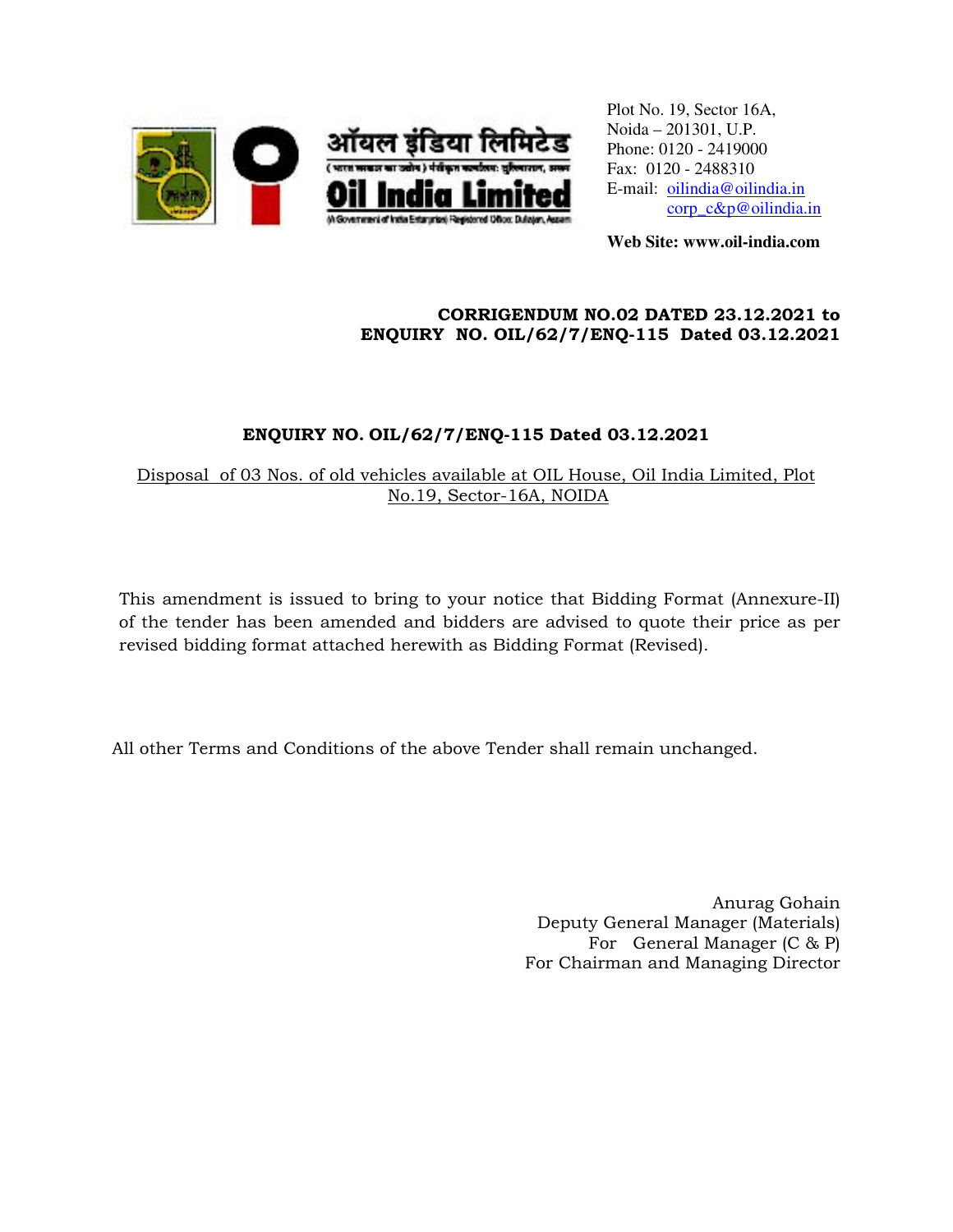## **BIDDING FORMAT (REVISED)**

# **Tender No. OIL/62/7/ENQ-115 Dated 03.12.2021**

| Sr.<br>No. | Description of Items                                                                                                                                                     | Qty.         | Minimum<br>Ceiling Price<br>(Floor Price) | Rate to be<br>quoted by the<br>bidder<br>(Rs.) | <b>GST</b> | <b>Total Price</b><br>including GST |
|------------|--------------------------------------------------------------------------------------------------------------------------------------------------------------------------|--------------|-------------------------------------------|------------------------------------------------|------------|-------------------------------------|
|            |                                                                                                                                                                          |              |                                           | $\mathbf{A}$                                   | B          | $C: A+B$                            |
| 1.         | Vehicle no. UP-16AE-0593 (Petrol)<br>Make: TOYOTA ALTIS<br>Class of Vehicle: LMV<br>Type of body: Saloon<br>Colour: Silver mica Met<br>Date of Registration: 16.06.2011  | $\mathbf{1}$ | Rs. 2,35,000/-                            |                                                |            |                                     |
| 2.         | Vehicle no. DL-10CE-9249 (Petrol)<br>Make: COROLLA ALTIS<br>Class of Vehicle: LMV<br>Type of body: Saloon<br>Colour: Silver mica Met<br>Date of Registration: 25.07.2015 | $\mathbf{1}$ | Rs. 4,20,000/-                            |                                                |            |                                     |
| 3.         | Vehicle no. DL-3CAY-8967(Petrol)<br>Make: HONDA CIVIC1.8 V MT<br>Class of vehicle: LMV<br>Type of body: Saloon<br>Colour: A Silver M<br>Date of Registration: 15.01.2009 | $\mathbf{1}$ | Rs. 1,50,000/-                            |                                                |            |                                     |